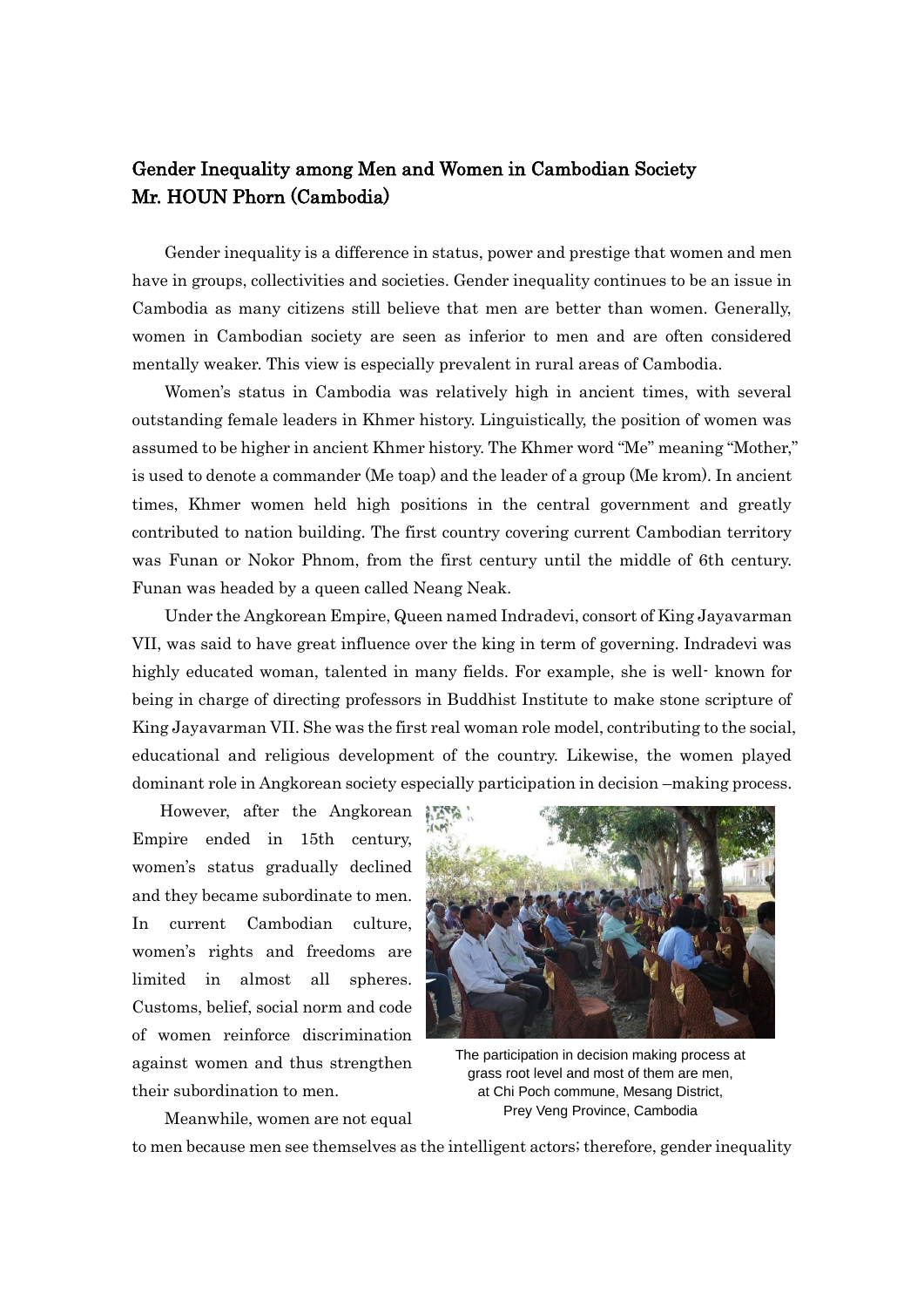in the mindset of Cambodian citizens is deep-rooted. As a result, women are discouraged to participate in any decision-making at the grass root level, because those women also believe that they are intellectually inferior to men, and they are reluctant to participate in the decision–making process and also reluctant to take part in social and political



One man came out to show his idea whereas woman did not

actions because of this mindset, especially in the rural area. Not only this but also women are obliged to take care of the household since an early childhood: helping mother to take care of house work while their male siblings are enjoying freedom, accepting the parents' decision to get married, supporting the husband to work outside and taking care of children. The teachings in the "Code of Women" informing girls they shall be

patient to their future husband also prevent them from questioning their legal rights. Approximately 25% of adult women, they have ever suffered from domestic violence also show that women are educated to be patient to the violence by their husband. Social values that women stay in a private sphere are deeply rooted in the rural areas. Such a traditional value that women shall be obedient to her parents and eventually to her husband also limits the ability of women to fully participate in the society as well as in the decision making process in development in their community.

Even the mindset of Cambodia people in this way, we look at the Cambodian Constitution, the supreme law of Cambodia, article 31 states that:

"Khmer citizens are equal before the law, enjoying the same rights, liberties and duties regardless of race, color, sex, language, beliefs, religions, political tendencies, birth origin, social status, wealth or other situations. The exercise of personal rights and liberties by any individual shall not adversely affect the rights and freedom of others. The exercise of such rights and liberties shall be in accordance with the law".

We can see here that the spirit of the law and the mindset of citizens differ. So why is the vast difference? The reason they favor to this idea because of illiteracy, belief, custom and social norm. Especially rural area citizens are not familiar with law, there are about 49 percent is literate in Cambodia which is a small amount, and it is observed that urban literacy rates both men and women continue to be higher than rural area according to National Institute Statistics of Ministry of Planning. Therefore, they are